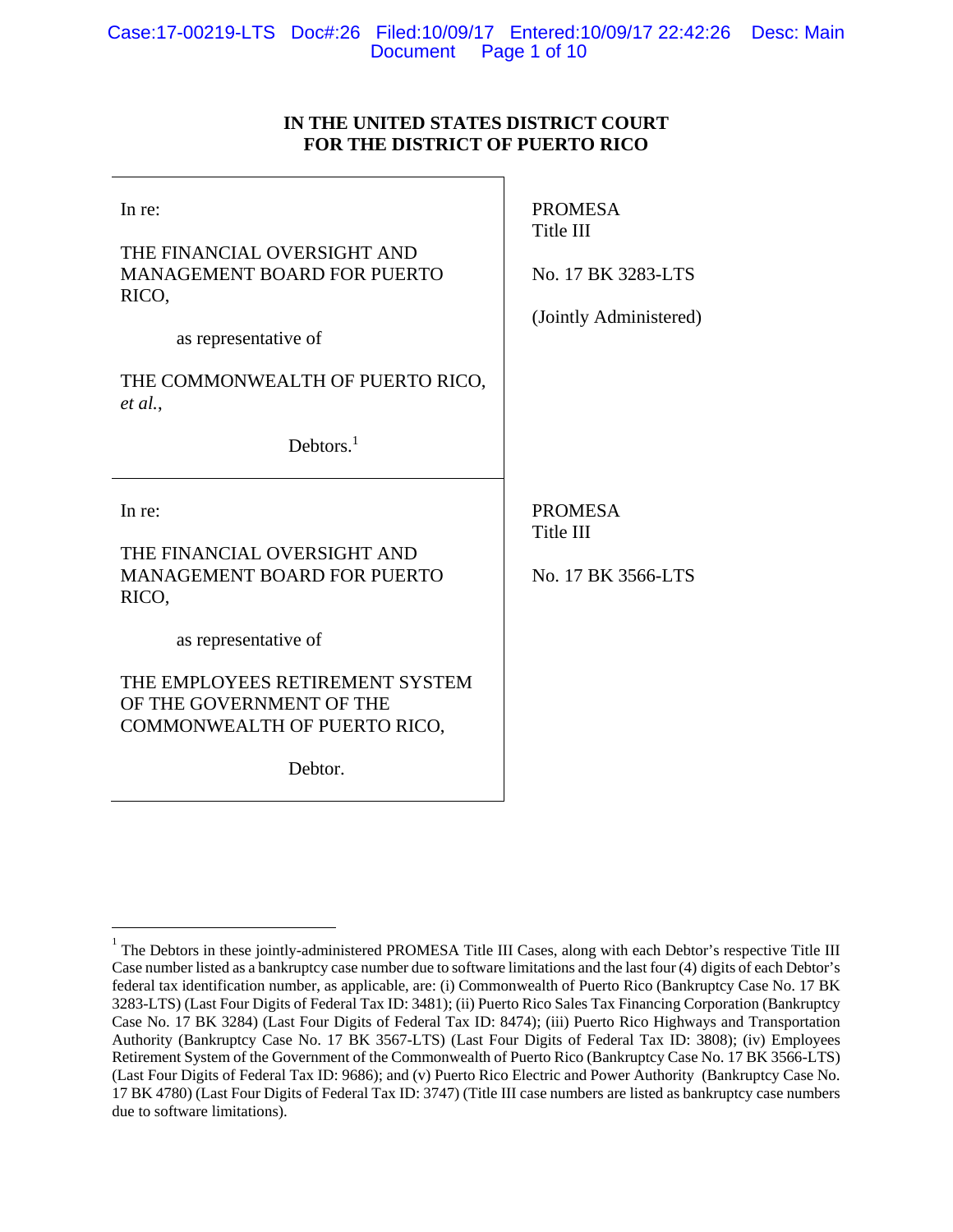Case:17-00219-LTS Doc#:26 Filed:10/09/17 Entered:10/09/17 22:42:26 Desc: Main Document Page 2 of 10

ALTAIR GLOBAL CREDIT OPPORTUNITIES FUND (A), LLC, *et al*.,

 Adv. Proc. No. 17-219 in 17 BK 3566-LTS

Plaintiffs,

v.

THE COMMONWEALTH OF PUERTO RICO, *et al.*,

Defendants.

# **JOINT STATUS REPORT**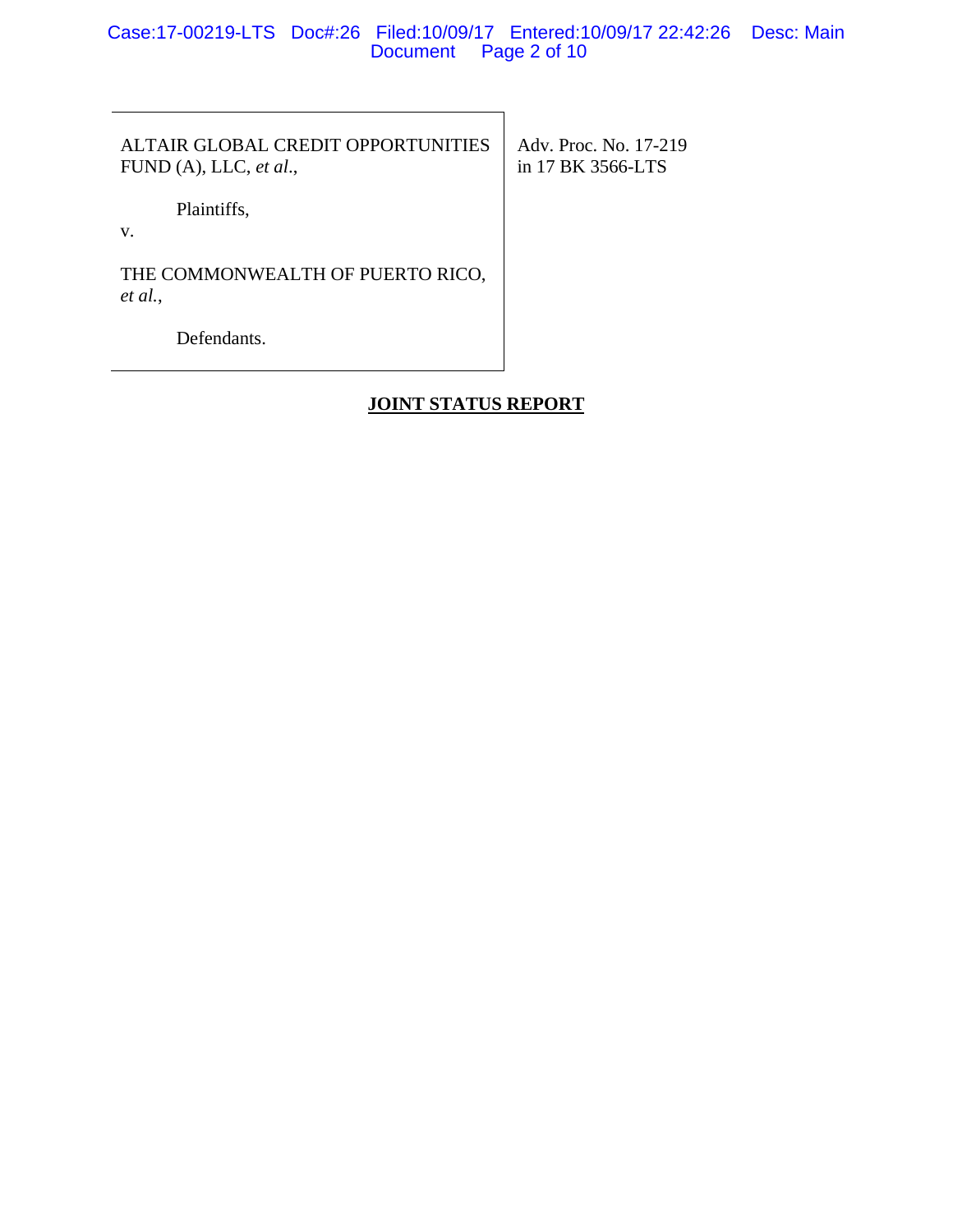#### Case:17-00219-LTS Doc#:26 Filed:10/09/17 Entered:10/09/17 22:42:26 Desc: Main Document Page 3 of 10

The Official Committee of Retired Employees of the Commonwealth of Puerto Rico (the "**Committee**"), the Financial Oversight and Management Board for Puerto Rico (the "**FOMB**") and certain holders of ERS bonds (the "**ERS Bondholders**") (collectively, the "**Parties**") submit the following joint status report regarding the Retiree Committee's *Motion For Leave To Intervene Under Bankruptcy Rule 7024* (Dkt. No. 14) (the "**Motion**"):

1. In light of the First Circuit's recent decision, the Parties agree as a general matter that the Motion should be granted to permit the Committee, as a statutory committee appointed under § 1102(a) of the Bankruptcy Code, to intervene in the Adversary Proceeding as a party in interest pursuant to § 1109 of the Bankruptcy Code, and that intervention should be allowed now.

2. The Parties, however, do not agree on the scope of the Committee's intervention. The Committee proposes that it be permitted to intervene to: (i) participate fully in the discovery process as it relates to any and all aspects of the Adversary Proceeding; *provided, however*, that the Committee agrees that it will not propound its own written discovery and that it will not seek to expand the number or permitted duration of depositions; and *provided, further* that the FOMB will consult with the Committee regarding the discovery that is sought; (ii) receive copies of all pleadings, memoranda and any other discovery or document which have been obtained or exchanged in the Adversary Proceeding; (iii) receive notice of and be authorized to attend and participate fully at all scheduled depositions, document productions, and hearings; (iv) participate in any settlement of the Adversary Proceeding, including without limitation all discussion of settlement; *provided, however*, that nothing allows any one Party to bind any other Party to a settlement or requires any Party to include any other Party in any such discussions or prevents the Committee from objecting to a settlement motion filed by the FOMB; and (v) be heard on the merits of any issue in the Adversary Proceeding. The Committee has represented to the FOMB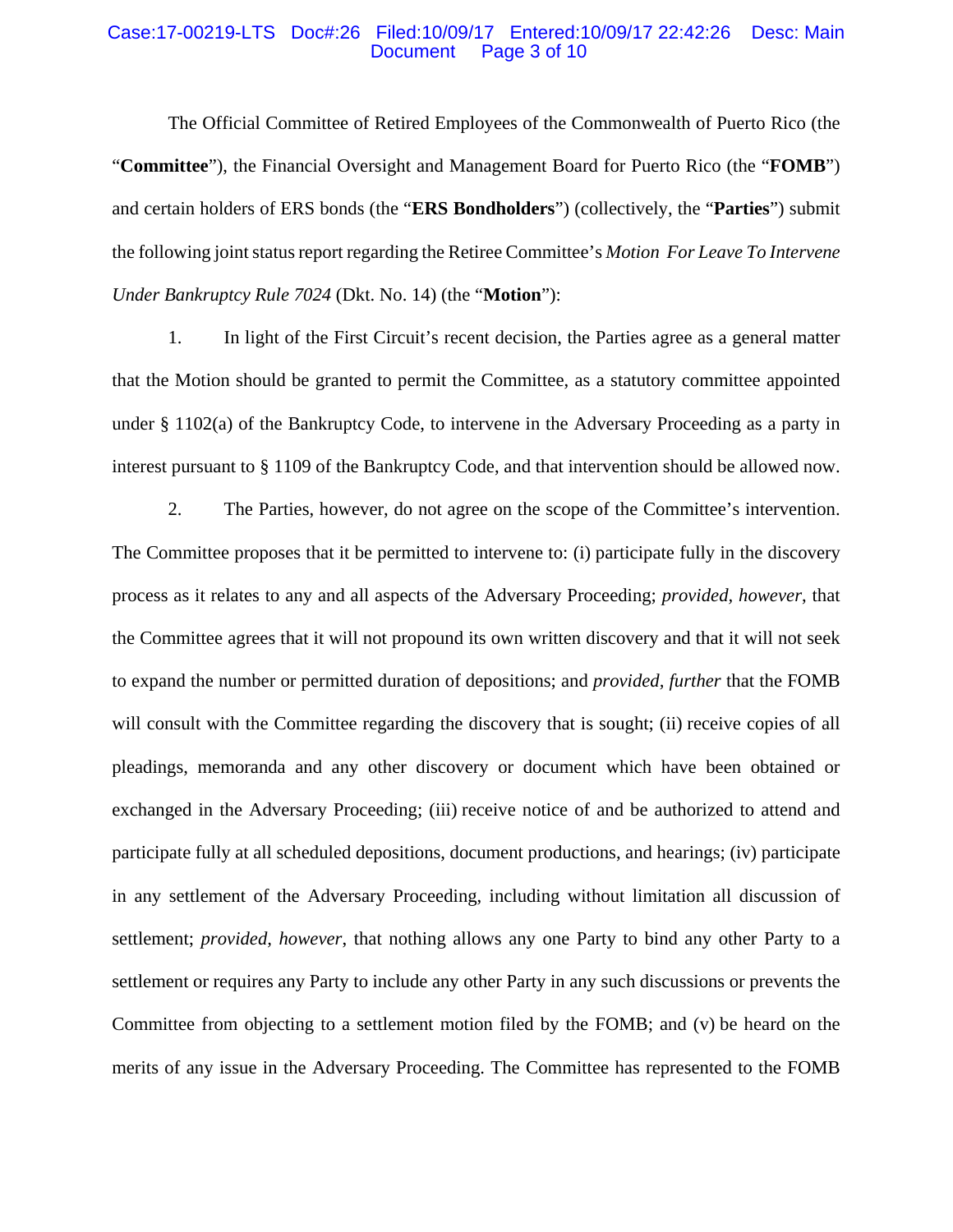#### Case:17-00219-LTS Doc#:26 Filed:10/09/17 Entered:10/09/17 22:42:26 Desc: Main Page 4 of 10

that it will cooperate with the FOMB on discovery and all other matters so as to avoid duplication.

3. The FOMB's position2 is: (i) the Committee should be permitted to raise, appear and be heard on any issue in the Adversary Proceeding, pursuant to Bankruptcy code section 1109(b); (ii) the Committee should be permitted to review discovery and counsel to the Committee should be permitted to attend any depositions taken in the Adversary Proceeding, subject to the execution of any relevant protective order; (iii) the Committee should not have the right to propound discovery requests, nor the right to examine witnesses during depositions, hearings, or trial; and (iv) the Committee shall have the right to file briefs stating its positions on issues raised in the Adversary Proceeding, and, subject to such notice or other requirements as the Court may impose, the Committee may be heard at arguments concerning issues raised in the Adversary Proceeding. Regarding settlement, the FOMB agrees that the Committee can participate in discussions regarding settlement, provided that the FOMB is not required to include the Committee in any or all discussions. The FOMB further agrees that the Committee may object to a settlement motion filed by the FOMB, but if such a settlement is approved by the Court it will be binding on the Committee. The FOMB further submits that the Committee should not be permitted to file its own settlement motion, or otherwise take any action to take control over the claims, defenses, or appeals of the FOMB or ERS.

4. The primary difference between the position of the FOMB and the Committee is that the FOMB does not agree that the Committee should be permitted to examine witnesses during depositions, hearings or trial, although counsel for the FOMB shall use reasonable efforts to confer with counsel for the Committee in advance of depositions, hearings, or trial, and shall allow counsel for the Committee an opportunity to suggest questions and arguments. The FOMB's

 $\overline{a}$ 

<sup>2</sup> The Debtor ERS's position is the same as that of the FOMB.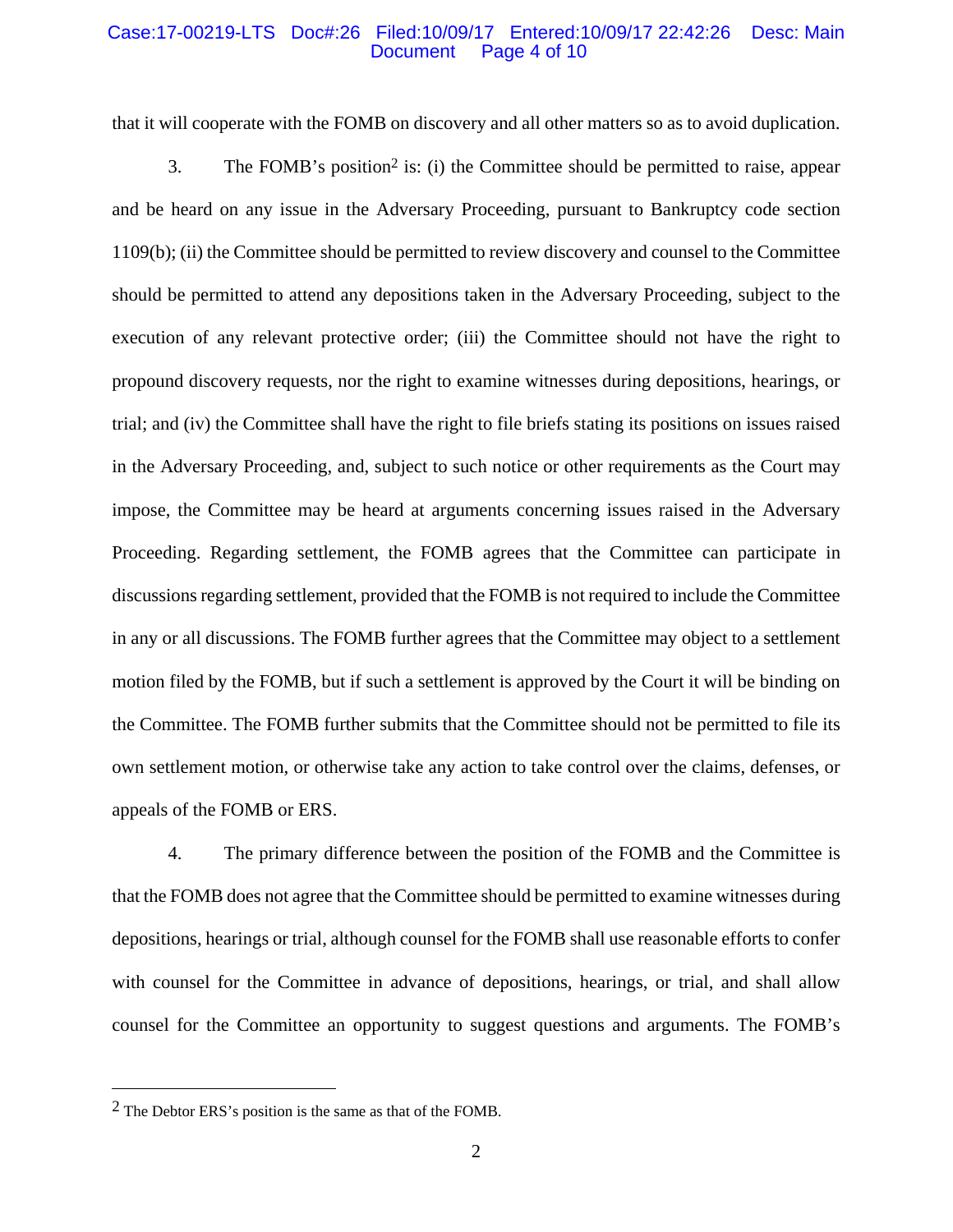### Case:17-00219-LTS Doc#:26 Filed:10/09/17 Entered:10/09/17 22:42:26 Desc: Main Page 5 of 10

position is identical to the position it has taken with respect to intervention requests submitted by the official unsecured creditors committee.3 The FOMB's concern is that the First Circuit's ruling is not limited to official committees, and does not want depositions or trials in adversary proceedings to be open to questioning by any and all parties in interest in the Title III cases. It is less about duplication of effort between the Debtors and the Committee, and more about opening a floodgate of participants beyond the plaintiffs and defendants in myriad litigation filed and to be filed in these cases. The FOMB and the Committee may also differ regarding settlement, in that the FOMB insists that a Court-approved settlement will be binding on the Committee, and the Committee should not be allowed to purse its own settlement motion. The FOMB otherwise incorporates its position and arguments stated in its Opposition to the Motion (Dkt. No. 17).

5. The ERS Bondholders agree with the FOMB that the scope of the Committee's intervention should be limited. As the ERS Bondholders explained at length in their objection to the Committee's motion to intervene, the participation of the Committee in this litigation is entirely unnecessary. (Dkt. No. 16.) Joint Resolution 188 establishes only the mechanism by which pension claimants will be paid; it has no material effect on the amount of recovery pension creditors can expect. Simply put, the Retiree Committee's interest in this litigation is minimal and fully aligned with the existing Defendants.4

6. Accordingly, the ERS Bondholders believe the order allowing the Committee to intervene should require the Committee to coordinate the defense and any appeal with the Defendants. The order should make clear that the addition of the Committee will not increase the

 $\overline{a}$ 

<sup>3</sup> *See Response to Official Committee of Unsecured Creditors' Supplemental Briefing in Support of Limited Participation*, Adv. Pro. 17-155 (Dkt. 75); Adv. Pro 17-156 (Dkt. 77); Adv. Pro. 17-159 (Dkt. 82); Adv. Pro. 17-189 (Dkt. 60); Adv. Pro. 17-228 (Dkt. 51); Adv. Pro. 17-232 (Dkt. 46).

<sup>&</sup>lt;sup>4</sup> In light of the Parties' agreement to intervention, the Retiree Committee did not file replies to the FOMB's and ERS's objections, but disputes the arguments set forth therein.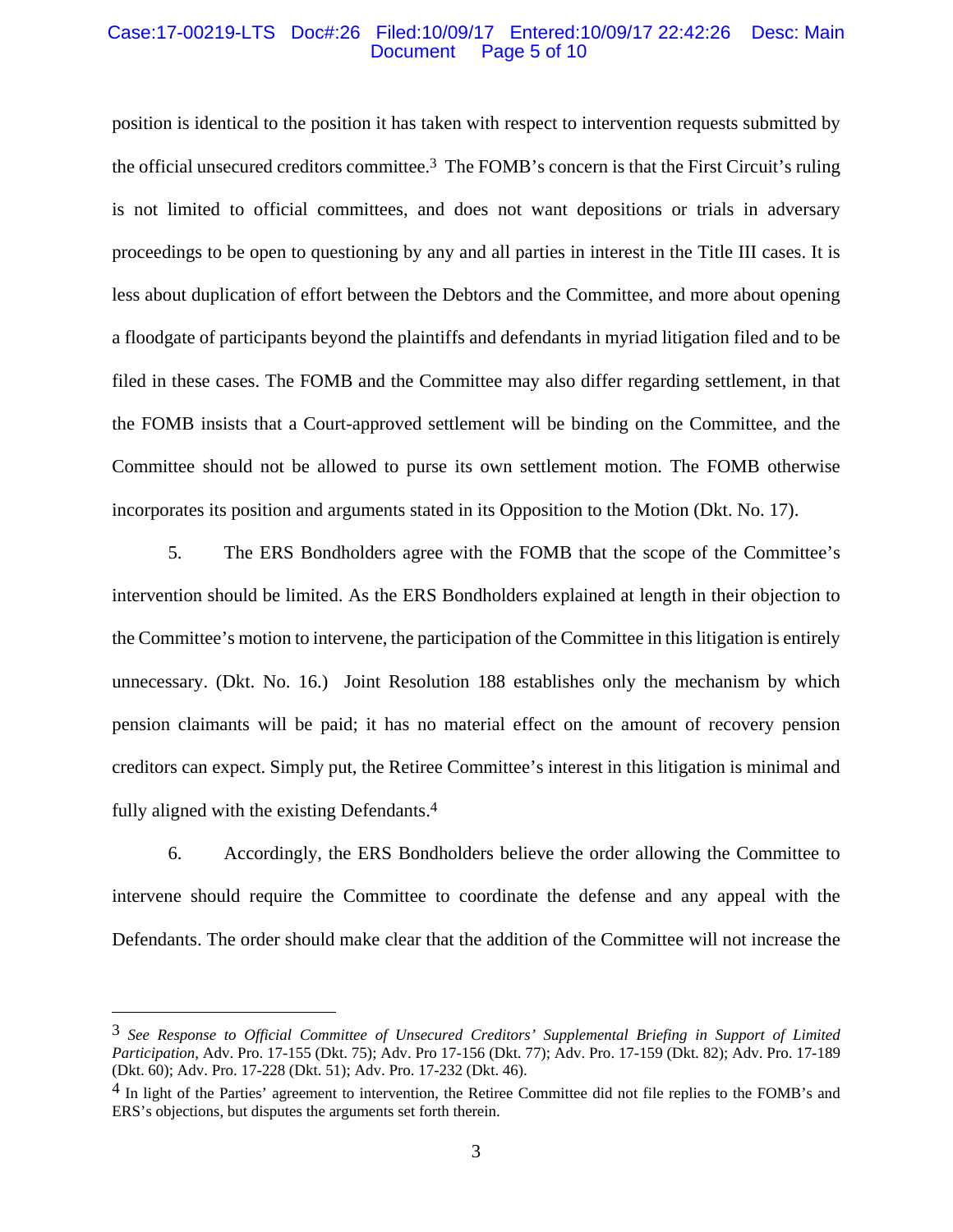#### Case:17-00219-LTS Doc#:26 Filed:10/09/17 Entered:10/09/17 22:42:26 Desc: Main Page 6 of 10

Defendants' number of depositions, discovery requests, briefs, or hearing time, and that the Committee is not permitted to propound its own discovery or notice any of its own depositions. The ERS Bondholders take no position on whether the Committee should be permitted to ask questions at depositions scheduled by the existing parties, or whether the Committee should participate in hearings, provided that the Committee must share time with the Defendants and that the total time is not expanded. Regarding settlements, the ERS Bondholders agree with the FOMB that the Committee should be permitted to participate in settlement discussions, but that its participation should not be made mandatory. Any judgment entered by the Court or settlement among the existing parties approved by the Court should be binding on the Committee, and the Committee should not have the power to appeal an adverse decision by the Court without the consent of the Defendants. Finally, the order should specify that by intervening in this litigation, the Committee is making itself amenable to suit as a class representative for any counterclaims the ERS Bondholders may choose to assert against the Committee or its constituents. The ERS Bondholders submit that the participation described above is consistent with that sought by the UCC in *Assured Guaranty* and is justified by the Committee's limited interest in this litigation.

7. The Committee does not believe it is appropriate for the Court to block its ability to ask questions. *First*, as an initial matter, the Committee was not a party to the negotiations between the FOMB and the other committee; the Committee thus asserts it is improper for the FOMB to refuse to consider modifications to its proposal simply because someone else agreed to it under different circumstances. Further, the FOMB's concern that the Committee's proposed scope of intervention will lead to a "floodgate" of intervenors is unfounded. This Court can gauge the appropriateness of intervention on an intervenor by intervenor basis and not a "one size fits all" form of intervention—certainly the Committee which represents the largest creditor pool and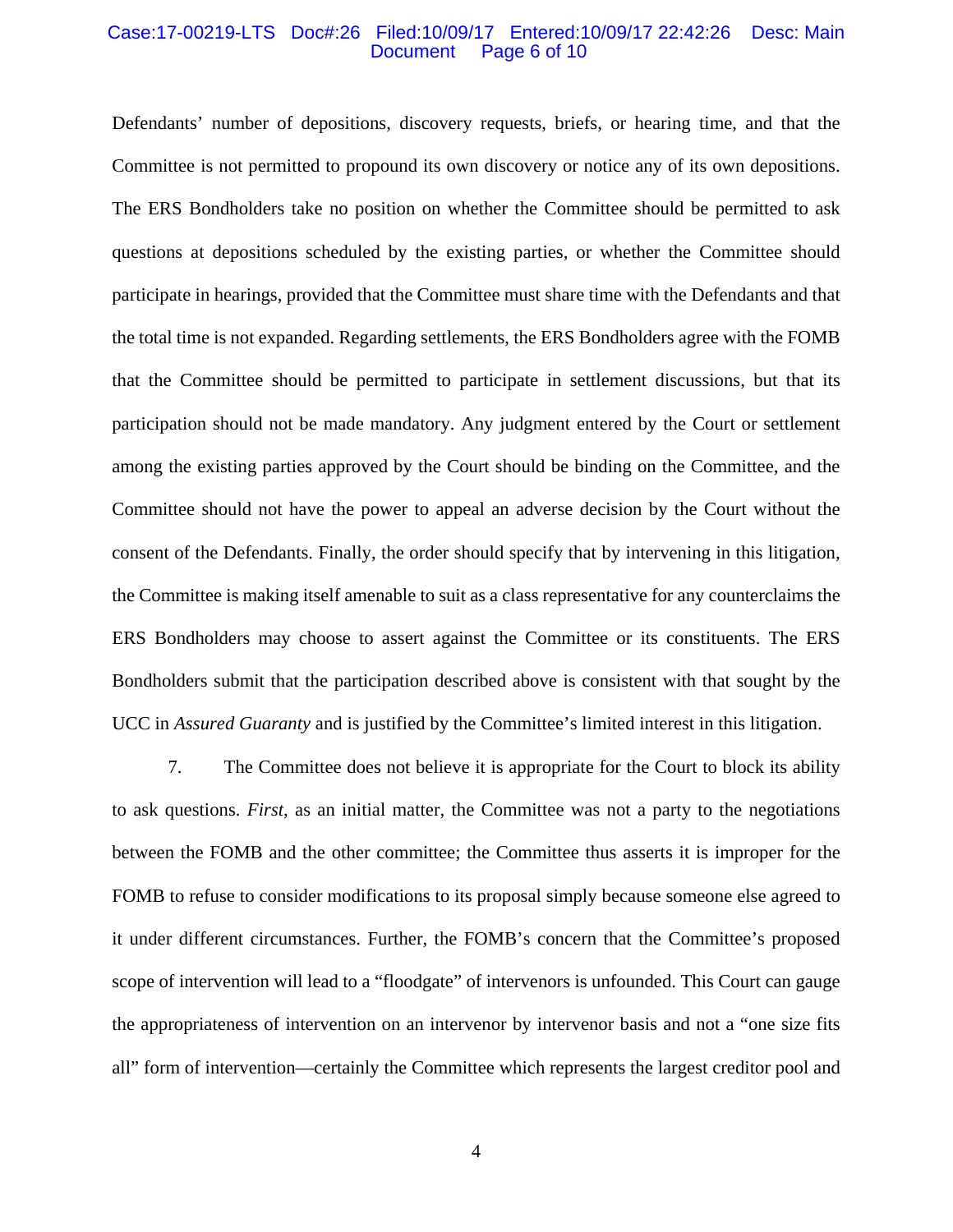#### Case:17-00219-LTS Doc#:26 Filed:10/09/17 Entered:10/09/17 22:42:26 Desc: Main Page 7 of 10

160,000 Puerto Rico retirees is in a different position than an individual intervenor.

8. *Second*, the Committee asserts the circumstances here *are* different. The other committee agreed to concessions in the context of a lawsuit that did not directly impact its rights a bond insurer's challenge to the certification of the fiscal plan—a suit the plaintiff now seeks to withdraw. By contrast, in this lawsuit, the ERS Bondholders have sought to enjoin the implementation of the Joint Resolution 188, the statute which allows payment of the retirees' pensions, and to assert a lien on the funds that are used to make retiree pension payments. The Committee asserts that retirees are the direct beneficiaries of Joint Resolution 188 and, as explained more fully in the Motion, the Committee has standing and this lawsuit is critical to the whole reason the Committee exists: to protect the pensions of its 160,000 constituents.

9. *Third*, the Committee argues the proposed order can ensure that there is not needless duplication by requiring cooperation and, as the final arbiter of the proceedings before it, should duplication occur, the Court can stop it. But the FOMB's attempt to silence the Committee in advance is unnecessary. It also sends the wrong message to the citizens of Puerto Rico. Unlike the other committee, which represents a relatively small amount of trade creditors, many of which continue to be paid in the ordinary course, the Committee represents the largest group of creditors both in terms of numbers (160,000) and dollars (~\$50 billion). The retirees are primarily residents of Puerto Rico; preventing their representative to ask questions sends the wrong message to the citizens of the Commonwealth. To the extent a factual issue requires an evidentiary hearing, the Committee should be permitted to participate; the FOMB's proposed restrictions would impede the Committee's right to appear and be heard as an intervenor-party under § 1109 and Rule 24.

10. Assuming the Court agrees that intervention should be granted, the Parties agree that the scope of the intervention may be decided by this Court without a hearing.

5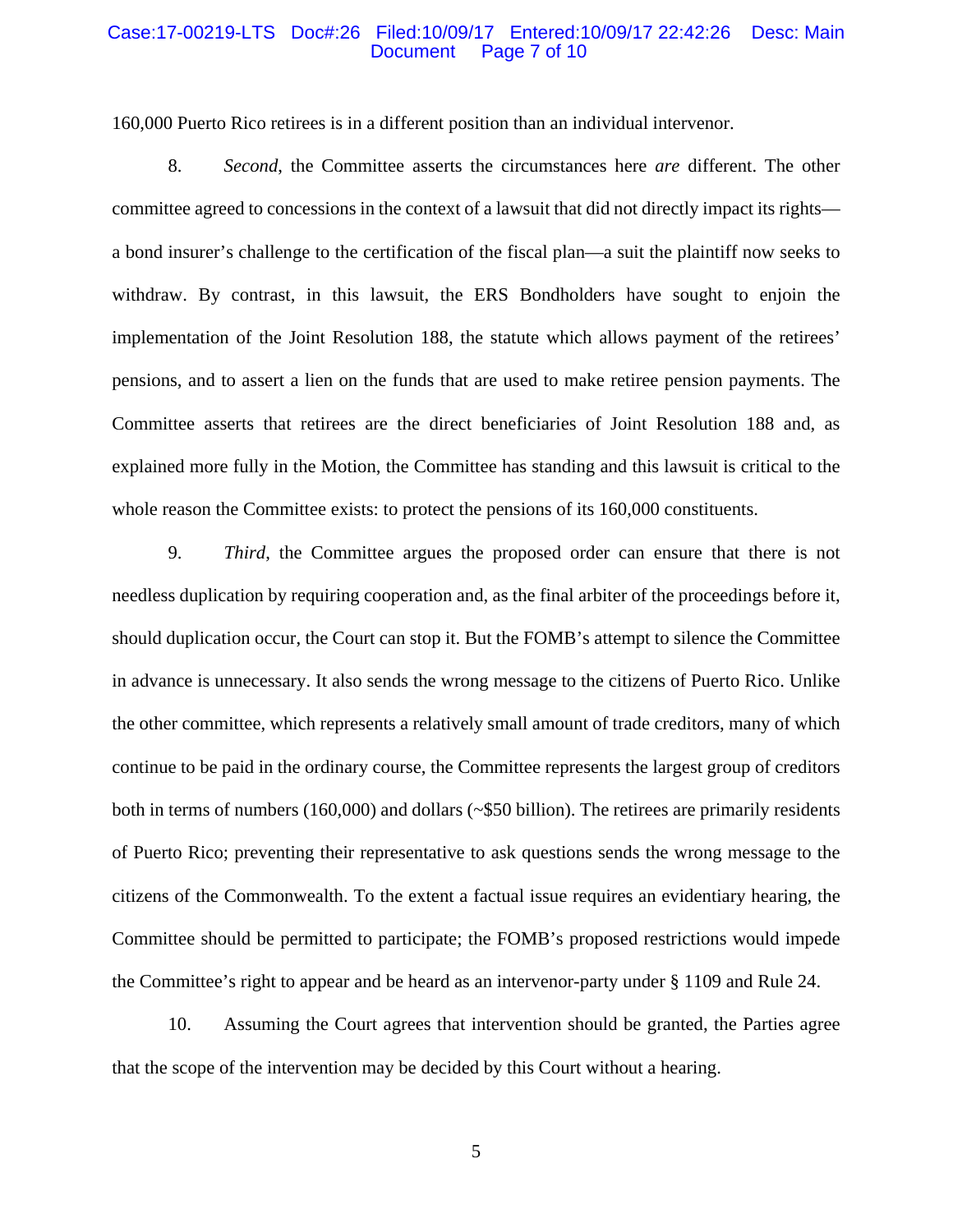# Case:17-00219-LTS Doc#:26 Filed:10/09/17 Entered:10/09/17 22:42:26 Desc: Main Document Page 8 of 10

October 9, 2017

*/s/ Robert Gordon* 

Robert Gordon (admitted *pro hac vice*) Richard Levin (admitted *pro hac vice*) 919 Third Ave New York, NY 10022-3908 rgordon@jenner.com rlevin@jenner.com 212-891-1600 (telephone) 212-891-1699 (facsimile)

Catherine Steege (admitted *pro hac vice*) Melissa Root (admitted *pro hac vice*) 353 N. Clark Street Chicago, IL 60654 csteege@jenner.com mroot@jenner.com 312-222-9350 (telephone) 312-239-5199 (facsimile)

Respectfully submitted,

*/s/ A.J. Bennazar-Zequeira* 

A.J. Bennazar-Zequeira Edificio Union Plaza PH-A piso 18 Avenida Ponce de León #416 Hato Rey, San Juan Puerto Rico 00918 ajb@bennazar.org 787-754-9191 (telephone) 787-764-3101 (facsimile)

*Counsel for The Official Committee of Retired Employees of Puerto Rico*

# /s/ *Paul V. Possinger*

Martin J. Bienenstock Paul V. Possinger Ehud Barak Maja Zerjal (Admitted Pro Hac Vice) PROSKAUER ROSE LLP Eleven Times Square New York, NY 10036 Tel: (212) 969-3000 Fax: (212) 969-2900

*Attorneys for the Financial Oversight and Management Board as representative for the Debtors*

# /s/ *Hermann D. Bauer*

Hermann D. Bauer O'NEILL & BORGES LLC 250 Muñoz Rivera Ave., Suite 800 San Juan, PR 00918-1813 Tel: (787) 764-8181 Fax: (787) 753-8944

*Co-Attorneys for the Financial Oversight and Management Board as Representative for the Debtors*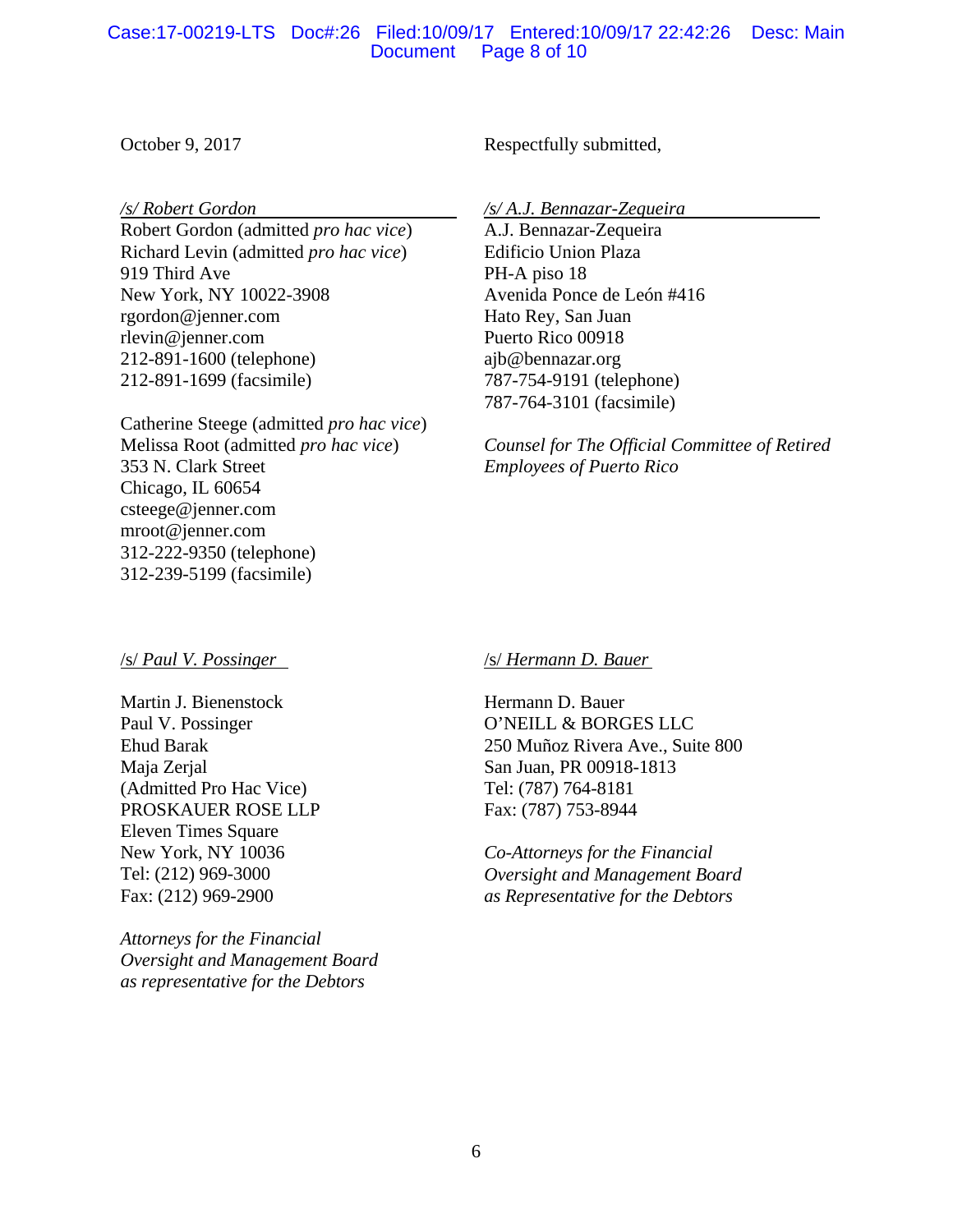# Case:17-00219-LTS Doc#:26 Filed:10/09/17 Entered:10/09/17 22:42:26 Desc: Main Document Page 9 of 10

### \_*/s/ Alfredo Fernández-Martínez* \_\_\_\_

Alfredo Fernández-Martínez DELGADO & FERNÁNDEZ, LLC PO Box 11750 Fernández Juncos Station San Juan, Puerto Rico 00910-1750 Tel. (787) 274-1414 Fax: (787) 764-8241 afernandez@delgadofernandez.com USDC-PR 210511

*Counsel for Defendants Altair Global Credit Opportunities Fund (A), LLC, Andalusian Global Designated Activity Company, Glendon Opportunities Fund, L.P., Mason Capital Management, LLC, Nokota Capital Master Fund, L.P., Oaktree-Forrest Multi-Strategy, LLC (Series B), Oaktree Opportunities Fund IX, L.P., Oaktree Opportunities Fund IX (Parallel 2), L.P., Oaktree Value Opportunities Fund, L.P., Ocher Rose, L.L.C., and SV Credit, L.P.*

## \_*/s/ Bruce Bennett \_*\_\_\_\_\_\_\_\_\_

Bruce Bennett (*pro hac vice*) JONES DAY 555 South Flower Street Fiftieth Floor Los Angeles, California 90071 Tel. (213) 489-3939 Fax: (213) 243-2539 bbennett@jonesday.com

Benjamin Rosenblum (*pro hac vice*) JONES DAY 250 Vesey Street New York, NY 10281 Tel. (212) 326-3939 Fax: (212) 755-7306 brosenblum@jonesday.com

Geoffrey S. Stewart (*pro hac vice*) Beth Heifetz (*pro hac vice*) Christopher J. DiPompeo (*pro hac vice*) Sparkle L. Sooknanan (*pro hac vice*) JONES DAY 51 Louisiana Ave. N.W. Washington, DC 20001 Tel. (202) 879-3939 Fax: (202) 626-1700 gstewart@jonesday.com bheifetz@jonesday.com cdipompeo@jonesday.com

*Counsel for Defendants Altair Global Credit Opportunities Fund (A), LLC, Andalusian Global Designated Activity Company, Glendon Opportunities Fund, L.P., Mason Capital Management, LLC, Nokota Capital Master Fund, L.P., Oaktree-Forrest Multi-Strategy, LLC (Series B), Oaktree Opportunities Fund IX, L.P., Oaktree Opportunities Fund IX (Parallel 2), L.P., Oaktree Value Opportunities Fund, L.P., Ocher Rose, L.L.C., and SV Credit, L.P.*